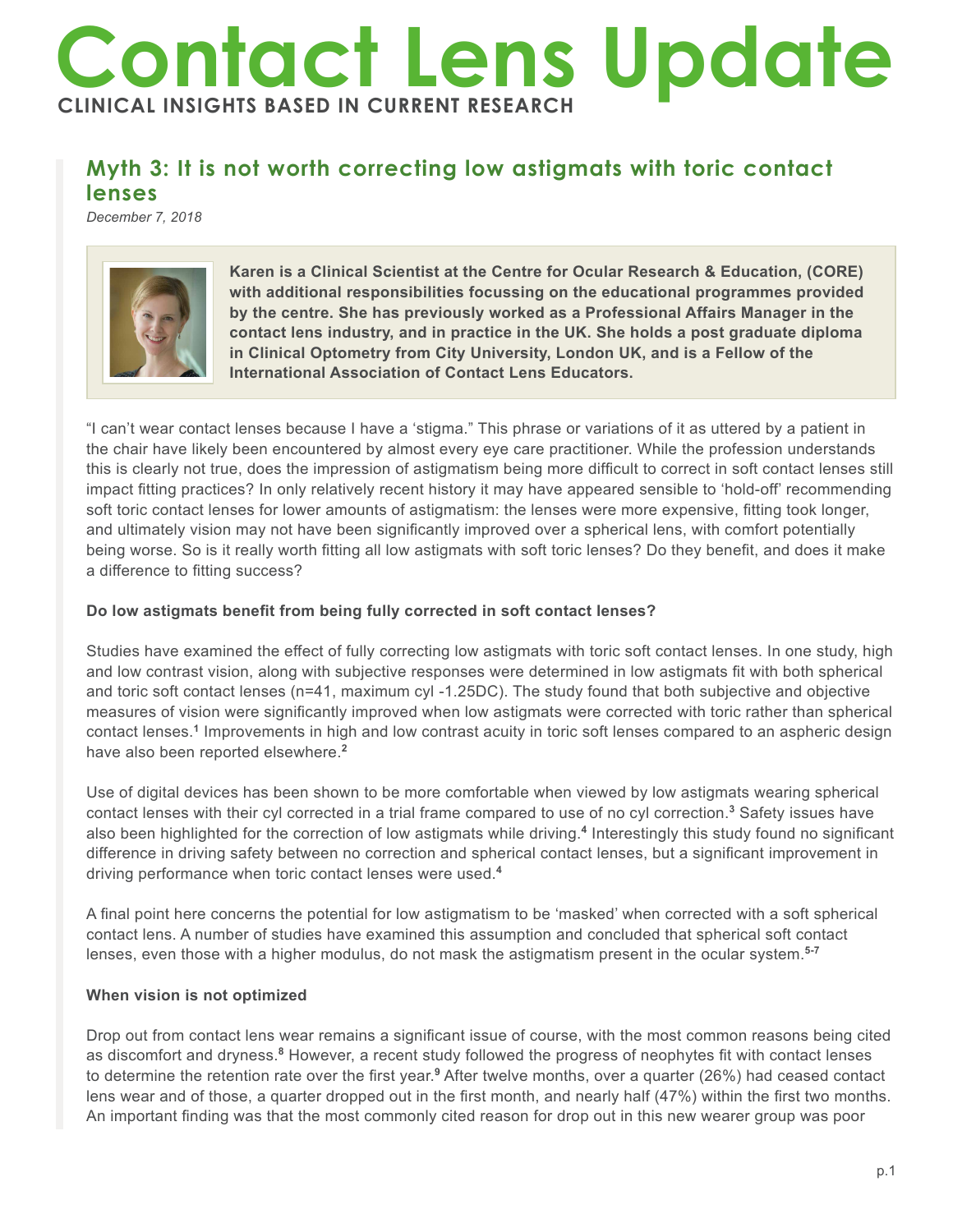vision (47% of cases), followed by issues with comfort (25% of cases). These results show the importance of optimising vision for all contact lens wearers in order to maintain their levels of satisfaction with contact lens wear and to help prevent drop out.

### **Current fitting practices**

For some practitioners, the perception of early soft toric contact lenses may have been one of lower than anticipated success rates in terms of comfort and vision, combined with increased chair time and repeat visits to fit. Modern soft toric contact lenses have moved the bar in terms of these concerns. When soft toric lenses were fit to three different groups: neophytes, lapsed toric wearers, and wearers of spherical lenses, the overall fit success rate was high at 92%, with 88% of lenses fit at the first attempt.**<sup>10</sup>** These results demonstrate the ease at which current soft toric lenses can be successfully used in practice.

The increase in availability of easy to fit, modern toric designs with reliable on-eye performance naturally influences fitting practice. The annual international contact lens prescribing report provides a snapshot of current global fitting practices. For single vision soft lens fits in 2017, wide variation in the proportion of spherical to toric lenses used was found by country. Toric lenses were used less than 10% of the time in Moldova, through to a high of nearly 70% in Austria.**<sup>11</sup>**

A recent review of a large data set of spectacle prescriptions determined 41% of all eyes have a minimum of -0.75DC in at least one eye.**<sup>12</sup>** Applying that incidence to the graph of prescribing practices shows just over half of the countries surveyed are meeting or even exceeding that average in terms of the proportion of their single vision soft lens fits which are toric (Figure 1).



Toric lens fits as a proportion of single vision spherical + toric fits

Figure 1: Prescribing of toric lenses as a proportion of single vision spherical lenses (adapted from Morgan P et al. International contact lens prescribing 2017. CLS Jan 2018)

Where countries are prescribing soft toric lenses to around 41% of their patients it suggests proactive fitting of low astigmatism. Given the evidence for the benefits of fully correcting astigmats, in combination with propensity for early drop out due to problems with vision, this describes positive fitting practice likely to benefit both the patient and business.